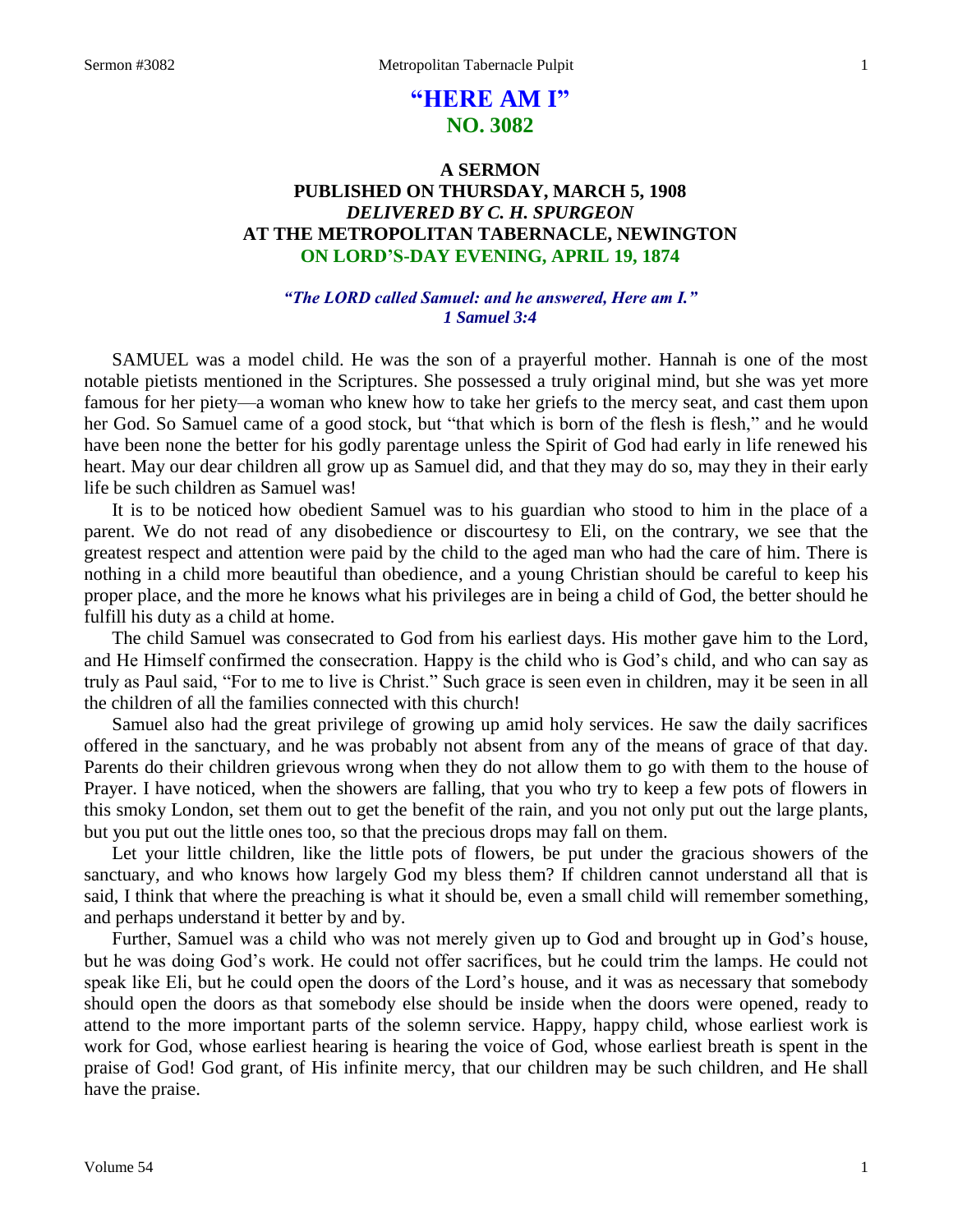I am going to apply Samuel's little speech, "Here am I," specially to grown-up people, yet I am not going to exclude children from the application. When God called Samuel, he answered, "Here am I." Now, firstly, *what did this show?* And secondly, *what did it foretell?* 

**I.** I must devote the greater part of the time to the question, WHAT DID SAMUEL'S ANSWER, "HERE AM I," SHOW?

It showed first, *a hearing ear.* God spoke and Samuel heard. Have you a hearing ear, dear brother? Be grateful if you have, for all men have not that blessing. There are some who have an itching ear, and they come to a place of worship not to hear profit, but merely to judge, to criticize, to find fault, to draw comparisons between one speaker and another. If that is the case with you, dear friend, may the Lord cure your ears of itching, and open them to the truth, for they are stopped up.

John Bunyan speaks of Ear-gate being stopped up with filth, and it often is so. Men cannot hear the voice of God because there is sin in the way—some darling sin, and they are not wise enough to realize that what they hear will be the means either of saving them or of damning them. Hearing true Gospel sermons is one of the most solemn occupations in which intelligent beings can be employed. Hearing ears are by no means common things, happy are you who have them.

Samuel was asleep, yet he heard God's voice, but I know some people who are awake, yet who have not heard it. They have been sitting here with their eyes wide open, yet they have seen nothing of the truth, and with their ears open too, yet the voice of God has never penetrated the secret chambers of their souls. How long some of you have been hearers only, and therefore not true hearers! How long have the ears of your heart been dull of hearing! You have heard my voice, but you have not heard God's voice. You have heard the voice of earnest teachers and preachers, but as yet the voice of God has not reached your heart.

In Samuel's case, it was the first time that God had spoken to him, yet he heard Him, but in your case, God has spoken to you many times, yet you have not heard His voice once. How many times has God spoken to some of you? Can you calculate how many Gospel sermons you have heard? I heard someone say the other day, as she opened her Bible, and looked at the texts which she had marked from which she had heard me preach these many years, "What a responsibility to have heard so many sermons from such texts as these!"

And she said more which it is not for me to repeat, but I felt, "Yes, there is truth in that." If God has sent us to preach His Word, you may depend upon it that He will resent it if you do not hear the message that He sends to you through us. It will not merely be a rejection of the ambassador of Christ, but a rejection of the King who sent him to you. Therefore, I pray that God may give to each one of you a hearing ear.

I expect that the voice of God to Samuel was only a faint call. It was in the night watches, and I suppose that the Lord spoke softly, "Samuel, Samuel." Yet Samuel heard at once, but the voice of God to some of you has been a loud one, He has spoken to you not only in loving exhortations, but with the voice of threatenings. You have had Christ set before you in the gentleness of His love, but you have also seen Him in the terror of His vengeance. You have heard concerning the wrath to come, the pit without a bottom, and the fire that never shall be quenched.

I can say with Paul that "I have not shunned to declare unto you all the counsel of God." I have not kept back anything from you, however terrible the truth was. These lips have never sought to make the penalty of sin appear lighter than Scripture makes it, nor to pare down the dread solemnities of eternity to please this evil generation. Nay, we have let Sinai speak with its pealing thunders as well as Calvary with its gentle wooings, and yet, alas! there are still some here who have not heard God's voice so as to heed it.

God has spoken to you through your conscience, He has made you shake in your beds, and tremble as you walked about the streets. He has spoken to you through that dear child who once nestled in your bosom, but who was called away to heaven. He has spoken through that beloved friend with whom you took sweet counsel, who was suddenly smitten with a death sickness, and taken away from you. It might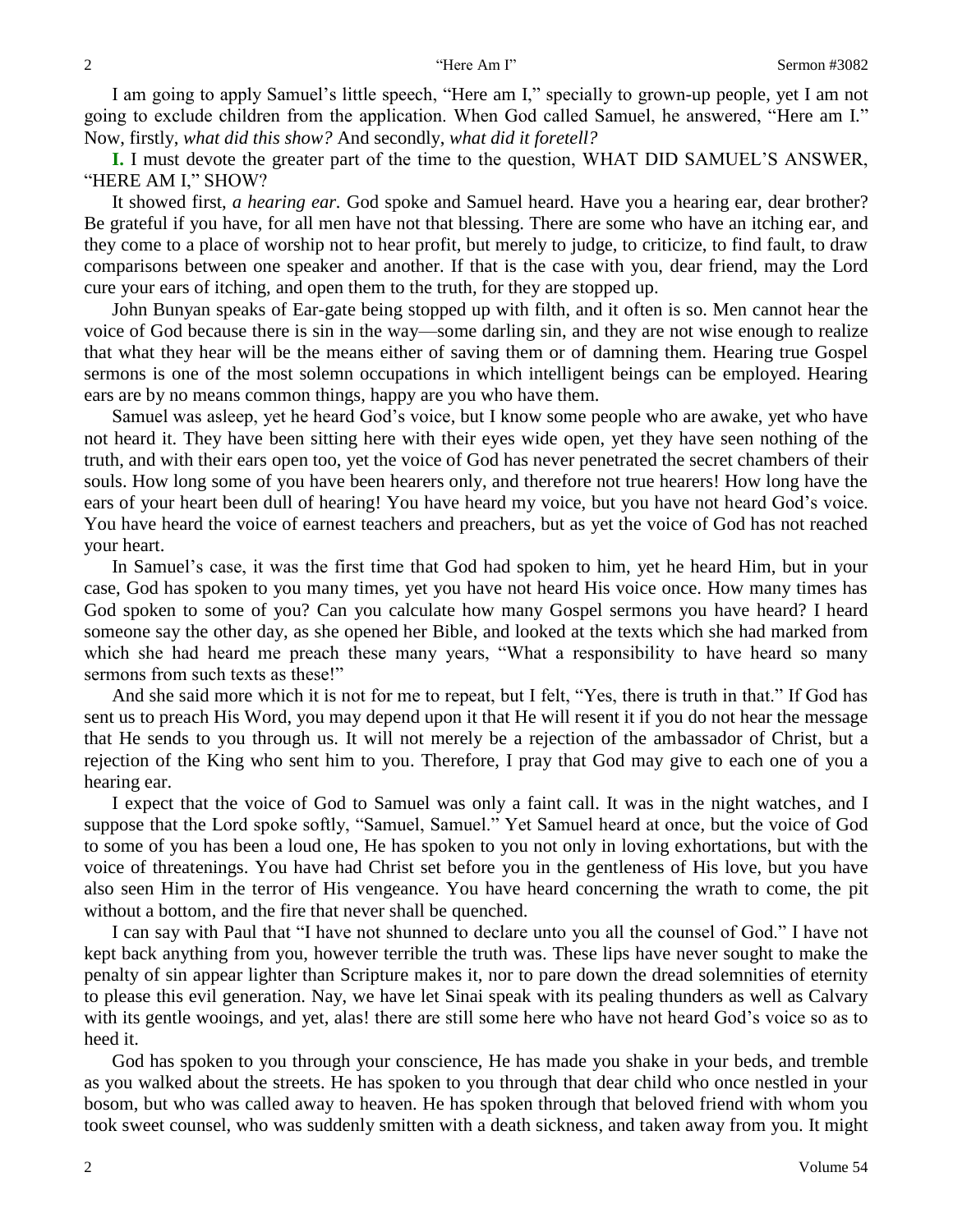have been yourself, that funeral might have been your own, and then where would your soul have been? God has spoken to you by the fever that laid you low, the effects of which are still upon you. He has spoken to you through that accident, from which you only escaped as it were by the skin of your teeth. Again and again has God spoken to you so that both your ears have tingled, but there it ended, the avenue from your ears to your heart has still been blocked up by the devil and his angels, and by your sin, and as yet, you have not answered the divine call and said, "Here am I!"

If you were deaf, you might be excused for not hearing, but you have ears, yet you hear not. You could hear God's voice if you wished to hear it, but you are not willing, your inability lies in your will, and that inability is the real obstruction. It is not so much a subject for pity as for censure, and so you will find it at the last great day. But I pray that there may be many among you who, when the Gospel call is sounded, will say, "Here am I. I am a hearer of the Word, and I do enjoy hearing it. It is sweet to me, and I do lay hold on eternal life through hearing the voice of Jesus in the Gospel." Blessed be the name of the Lord if you can truthfully say this!

The next thing I see in this answer of Samuel is *a responsive heart.* "The LORD called Samuel," and he not merely heard, but sounded, "Here am I." I am a hearer of the Word, and call. Many of you have heard the Gospel, be thankful if, in addition to hearing it, you have been able to give a response to it. I remember the first response that I gave to the Gospel. It threatened me with punishment for my sin, and when I was able to respond to it, I said, "I deserve that threatening, and I bow my head to the dust," and for some years, the only part of the Gospel to which I could respond was that part which destroyed my self-righteousness and my carnal hopes, and made me feel that I was lost.

Now, if you cannot go any further than that, thank God that you can go so far. If, when the Word that is preached to you says, "You have broken the law of God, and you must pay the penalty for your disobedience," you say, "Here am I, I cannot complain of the justice of the sentence," I thank God that you can go so far as that. There is something of the life of God in the soul that yields its assent and consent to the denunciations of divine justice.

But beloved, how much better it is when you can go further than this! Some of us can recollect when we went further, when the voice of God sounded over the mountains of our guilt and said, "Look unto me, and be ye saved, all the ends of the earth," And we replied, "Here am I," and we looked unto Him and were lightened, and our faces were not ashamed. Christ said, "Where are you, sinner?" and we said, "Here am I!" "Come," said He, "to My cross. Are you there, sinner?" And we answered, "Here am I." "I am looking down with love," said He, "Look up with joy if you are there," and we answered, "Here am  $I.$ "

Oh, it was a blessed thing for us when we had come to that point where Christ would receive us, where the Gospel spoke of pardon, and we accepted it, where the Gospel spoke of simple faith, and we exercised the simple faith which God had given to us, where the Gospel spoke of putting away sin and we rejoiced to have it put away, where the Gospel spoke of repentance and we rejoiced to have repentance, and to forsake the world, and to follow Jesus!

In addition to having a hearing ear and a responsive heart, it is clear that Samuel had *a teachable spirit.* When the Lord called Samuel, he said, "Here am I," that is to say, "I am ready to hear what You have to say to me. Speak, Lord. I only want You to speak, and it shall be enough for me. I am Your willing disciple, waiting to learn whatever You will teach me."

I do not know any position that is better for a Christian to occupy than that of sitting with Mary at the Master's feet, and looking up into His face saying, "Lord, I love Thee, and I know something of Thy truth, but have Thou not more of it to teach me? Lord, is there any duty which Thou hast enjoined upon Thy followers, but which I have not yet seen to be a duty? Then show it to me Lord, for here am I, waiting to know Thy will. Is there a doctrine that I have kicked against, which is, after all, Thy doctrine? Then, Lord, instruct me in it! Will it cause me to forsake my former associates if I am true to Thee? If it must be so, I will give them all up, for Lord, here am I, waiting to learn of Thee.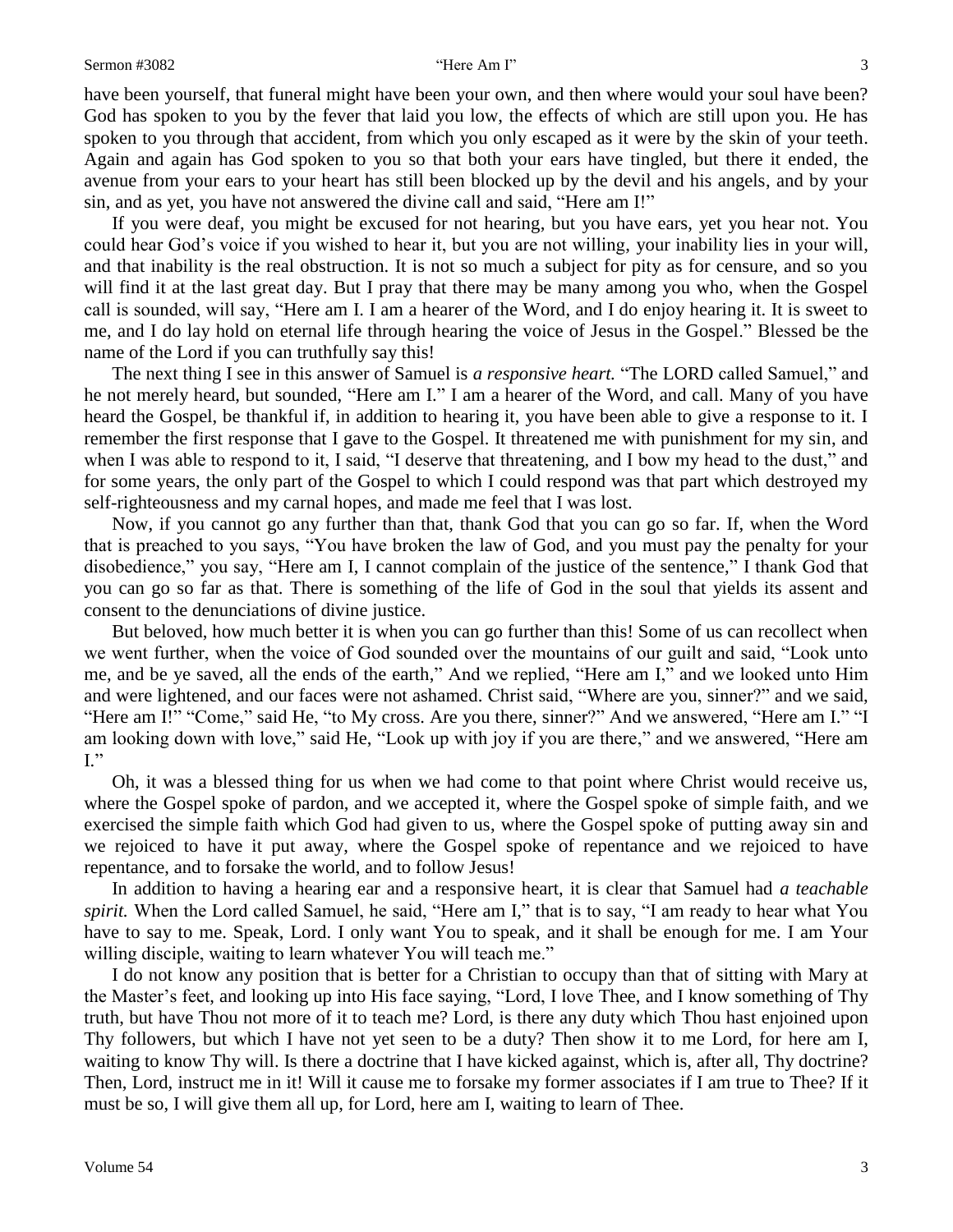It is the want of this resolve that makes so many denominations in the world today. Most professors never look in the Bible to see what is right and what is wrong. Their father and mother went to a certain place of worship, so they go to it. They saw things in a certain light, and their children do the same, but they never search the Scriptures to see whether these things be so or not.

I am afraid there are many Christians and some ministers too, who would be afraid to search the Scriptures, lest they should learn too much from them. We should soon end all the divisions in the church of Christ if we took this blessed Book only—no book of prayer, no book of sermons, no book of devotions, and no catechism as our rule of life, nothing but this Book, and opened it saying, "Lord, speak, for Your servant hears, whatever You have to say to me, here am I, waiting to know and to do Your will."

I ask every Christian here whether he can honestly say that he has given up his mind to be molded by the Holy Spirit, whether, upon questions that are in dispute among men, he has really searched the Scriptures, and whether he is prepared at all costs to follow the truth wherever it leads him, for this is both the duty and the honor of the Christian, and in that day when the Lord shall stand upon Mount Zion, the hundred and forty and four thousand who shall be specially honored will be those who *"follow the Lamb* whithersoever he goeth."

Notice those words, *"whithersoever* he goeth," following the Lamb in little things and great things, in doctrinal matters, in the Christian ordinances—not following man's custom, nor any church's regulations, but following the Lamb "whithersoever he goeth" [See sermons #2324, The Followers of the Lamb and #2456, The Lamb Our Leader]. God give us grace, then, to reply to the call of Jesus, "Here am I, Lord. Do You bid me believe this doctrine? Here am I! Do You bid me be baptized in Your name? Here am I! Do You bid me come to Your Table? Here am I! Do you bid me work for You, or suffer for You, or even die for You? Show me what You would have me do, for here am I, waiting and willing to do it."

Now, in the fourth place, this answer of Samuel showed that *he was in the right position.* Adam was not in his right position when God called him in the garden of Eden, but Samuel was in bed, and that was where he ought to have been, for it was bedtime, so, when the Lord called Samuel, he was not ashamed to answer, "Here am I!"

I wonder whether some professing Christians would be willing to say to God, "Here am I," when they are in certain positions and conditions? They can hardly justify themselves to themselves, then, how can they justify themselves to their Lord? I pray, brethren and sisters in Christ, that we may always live in such a position that whenever the Lord calls to us, we may be able to answer without shame, "Here am I!" We should never be where we should be ashamed to meet our Master.

For instance, the Lord Jesus calls all His servants to come out from the world, and be separate, set apart unto Him—to go without the camp, bearing His reproach. Suppose He were to come here tonight, and begin to speak to us about being separate from sinners, could each one of you answer, "Lord, here am I, by Thy grace, I have taken up my cross and come right away from everything of which You would disapprove, to the best of my knowledge, and in my life I have endeavored not to be conformed to the world, but to be transformed by the renewing of my mind"?

Further, the Lord Jesus Christ bids His children join in fellowship with one another by uniting in Christian churches. Suppose He were to come tonight, and to ask us who profess to be His, "Are you all joined together in the bonds of Christian union that I ordained for you?"—are there not some Christians here, who never made a Scriptural profession of their faith, and who, therefore, could not reply, "Here am I"? Where are you, then? "Oh, I am sneaking away somewhere in the background for fear anybody should find me out. I am afraid I should be jeered at if I were known to be a Christian."

O, you coward, have you never read that solemn message of Christ, "Whosoever shall be ashamed of me and of my words, of him shall the Son of man be ashamed, when He shall come in His own glory, and in His Father's, and of the holy angels"? When the muster roll of the visible church is called, it is a great comfort for anyone to be able to answer, "Here am I."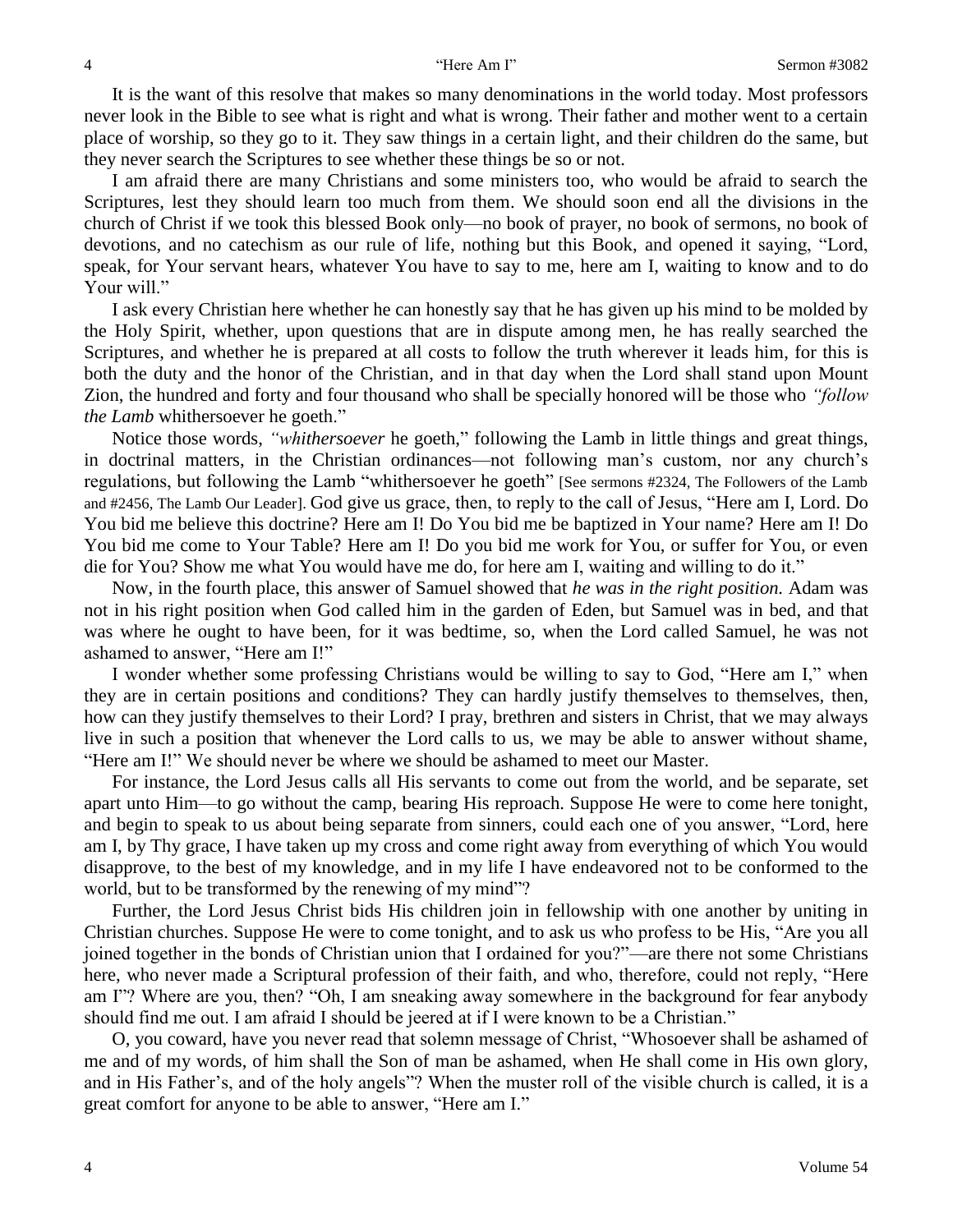Besides that, the Lord Jesus would have His people meet together for prayer. On the next prayer meeting night, will each one of you be able to answer, "Here am I"? I hope so, yet there are some of you whom I do not very often see at the prayer meeting. I have no fault to find with the most of you, for you love the house of God, and you love to meet with the saints for prayer and praise, and worship, but there are some who forsake the assembling of themselves together.

A brother prayed, recently, for those who were detained on beds of sickness and armchairs of laziness, and I am afraid there are a good many of the second sort. Do not you be one of them, but when the roll of those that meet together for prayer is read, may you be able to reply when your name is called, "Here am I."

Christ would also have His people work for Him. When the great Captain of our salvation bids the sergeant call the roll of His soldiers, I like to hear the answer, whether it is from the pulpit, or from the Sunday school, or from the Tract Society, "Lord, here am I, here am I, here am I." But what has become of that man who was so zealous five years ago? I do not hear him say, "Here am I." No, he says, "I cannot come so far now." Yet it is no further than it was five years ago, it is not that the distance is too far for him to walk, it is his distance from Christ that accounts for his absence.

But when the roll was read just now, where was that man who used to teach in the Sunday school ten years ago? He has given up, he says, to let the young people have a turn now. Yes, but he would not like the Lord to leave off blessing him, and to give the young people all His presence and grace.

Suppose the sun were to say, "I have shone long enough, and I shall put out my flames," and the air were to say, "I have supplied breath long enough," and the sea were to say, "I have pulsed long enough as the lifeblood of the world," and the earth were to say, "I have yielded bread long enough," where should we all be?

When we need to receive no more, then we may say that we will do no more, but so long as we are receiving of the grace of God, we must come into the ranks of the workers for Him, and each one reply, when our name is called, "Lord, here am I." I ask every believer—whereabouts in Christ's field of service are you? What are you doing for the Lord Jesus Christ? Are any of you compelled to reply that you are doing nothing for Him?

Perhaps one says, "My family requires my care." Then give it your care, you cannot do better than serve the Lord at home. I have known fathers go on preaching who ought to have stopped at home to teach their own children, and good women, who have been very busy at sewing meetings, who would have been better employed at home.

But I am not now speaking about those who are doing good works at home. If that is your sphere, fill it, and God bless you in it! But I am speaking to others, young people especially, upon whom there is a claim for service for Christ. What are *you* doing for Jesus, my young brother? "Nothing at present, but I have been thinking of doing something by and by." Ah! but it is good for a man that he should bear this yoke in his youth. There is no worker for Christ like the young worker.

I bless God that I was preaching the Gospel at sixteen years of age, I could never have found such pleasure and ease in doing my Master's work if I had not begun to do it early, and you Christian young people cannot serve the Master too soon. Samuel said, "Here am I," and I want you, John, and Thomas, and William, and you, Mary, and Jane, and Elizabeth, each one to reply distinctly, "Here am I, here am I, here am I." Come into Christ's' church, engage in Christ's work, and adorn the doctrine of God your Savior in all things.

Once more, I think that Samuel's answer implied *a submissive spirit.* He said, "Here am I," as much as to say, "What am I to do, Lord? I am ready for any service that is appointed unto me. Here am I." That was a grand answer of the prophet Isaiah to the Lord's question, "Whom shall I send?"—"Here am I, send me."

Dear brethren and sisters in Christ, are we all of us up to that mark in the matter of service for the Savior? Several of our Sunday schools are short of teachers, will you not say, "Here am I"? It is a very delightful Christian work, and Christians ought to spring forward to fill every gap in the ranks. There are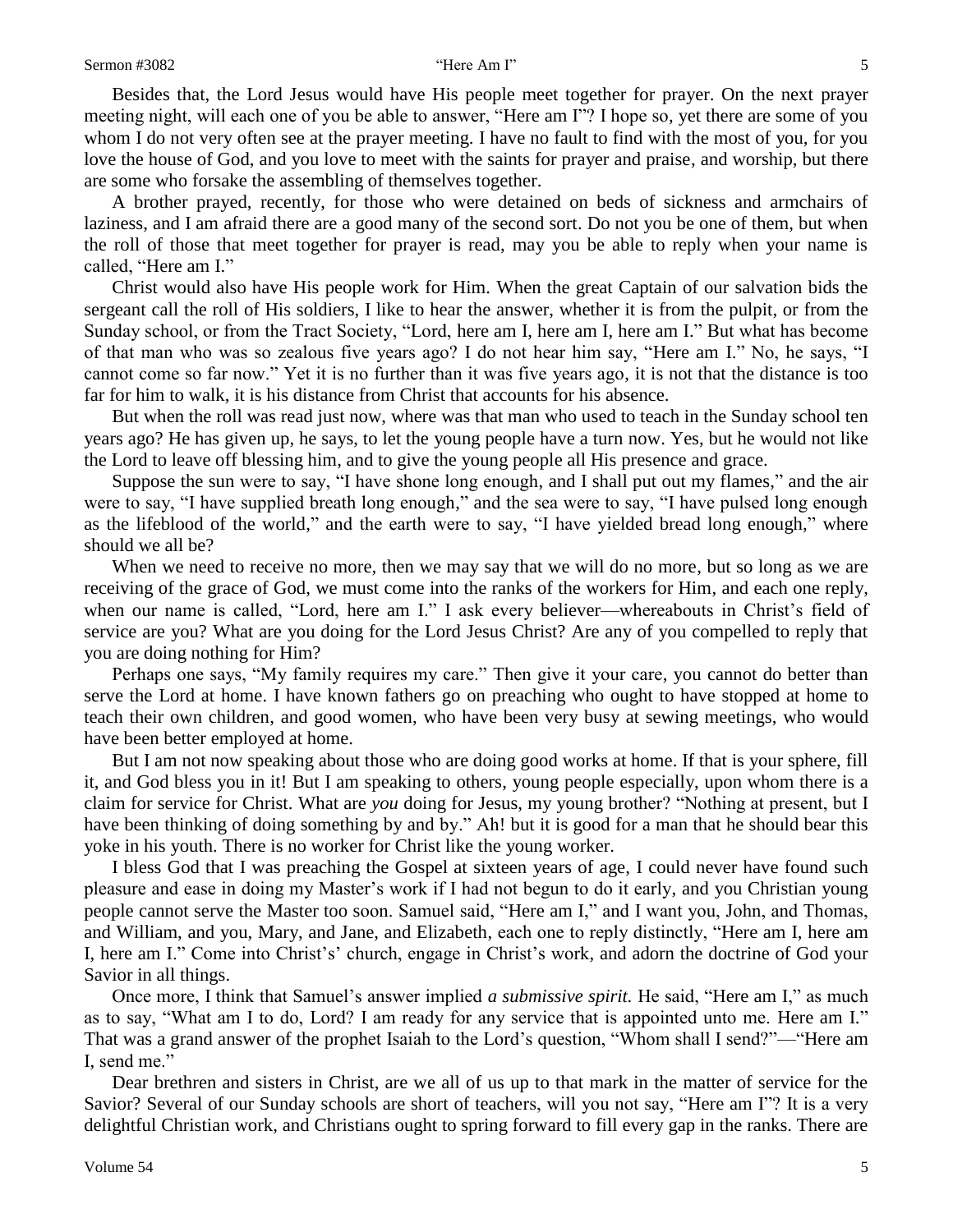thousands of workers needed in this great city—workers to go into the lodging-houses, workers to visit poverty-stricken districts, workers to get at the rich in their drawing rooms, and workers to get at the poor in their slums. O Christians, will you not answer with alacrity, "Here we are, Lord, what department of service can we take?"

Suppose the Lord were to set you, my sister, to work among the extreme poor, would you say, "Here am I"? Suppose, my brother, you had to go on working, and everybody sneered at you—could you still say, "Here am I"? It is easy, when there is a good berth to be had in the church, to say, "Here am I." If there is a bishopric to be given away, you can find a self-denying minister who says, "Here am I," but if it is only a poor living, not so readily should we get the response, "Here am I."

Yet if our hearts were in a right state, we would be willing to do anything that the Master gave us to do. If two angels were sent out of heaven, and one was to preach in this pulpit and the other to sweep a muddy crossing, they would not mind which they did. So long as God gave them their work, they would feel an equal pleasure and an equal honor in doing it whatever it might be. Are you ready to say, for service, "Here am I"?

Can each Christian here say the same with regard to suffering? Here I come to heart-searching work. If Christ wants one who can bear reproach for Him, can you say, "Here am I"? If He wants one who can suffer the loss of prosperity, and become poor, can you say, "If it be for Your glory, Lord, here am I," and can you endure it if you do say so? If God should lay a heavy affliction upon you, and rack you with pain from day to day, can you say, "Here am I"?

In the dreary night-watches, I confess that I have not found it easy, I have wanted to be able to say, "Lord, here am I," but I have caught myself saying, "I do not want to be here much longer, I want to be up, preaching the Gospel again, for I do not like lying here, going without my necessary rest, and feeling countless depressions of spirit and grievous pains of body." But I know some Christians who are more inured to pain, who have learned to say with old Eli, "It is the LORD: let him do what seemeth him good."

I daresay some of you remember Dr. Hamilton's story of poor Betty, who said, "The Lord said to me, 'Betty, look after your husband and your house,' and I did it, and then He said, 'Betty, go and talk to your neighbors about Jesus,' and I did that, and then He said, 'Betty, go and lie on the bed and cough,' and I am doing it, blessed be His holy name!" Ah, but it needs a great deal of grace to lie and cough to God's glory, yet it is being done, and the groans of sick, yet submissive saints are as musical to God's ear as the hallelujahs of archangels.

**II.** Now my time has fled, so I can only give you the outline of what I was going to say in answer to my second question, WHAT DID THIS UTTERANCE OF THE CHILD SAMUEL FORETELL FOR HIM?

Why, it foretold, first, *further communications from God.* Those who answer to God's call shall hear His voice again. If you are faithful to what you know, you shall know more. If you can truly say, "Here am I," God will call you again, and keep on calling you as long as He has messages to give you.

It foretold, secondly, *higher service for Samuel.* The little boy who, on his bed, said to God, "Here am I," would grow up to be a prophet who would speak God's words so faithfully that God would not let one of his words fall to the ground. The child who promptly answers to God's voice becomes the echo of God's voice ere long. "He that is faithful in that which is least is faithful also in much." He who uses one talent well shall have ten talents entrusted to him.

It foretold, next, that *Samuel would have prevalence in prayer.* God spoke and Samuel heard, so he might be sure that the Lord would, as we say, "return the compliment." Very often God will not hear us because we will not hear Him. If He speaks, and we are deaf to His voice, we must not wonder if we find Him deaf when we speak to Him. Our success in prayer will often depend upon our obedience to the precept, you cannot have the promise torn away from the precept. That would be like cutting a living child in two.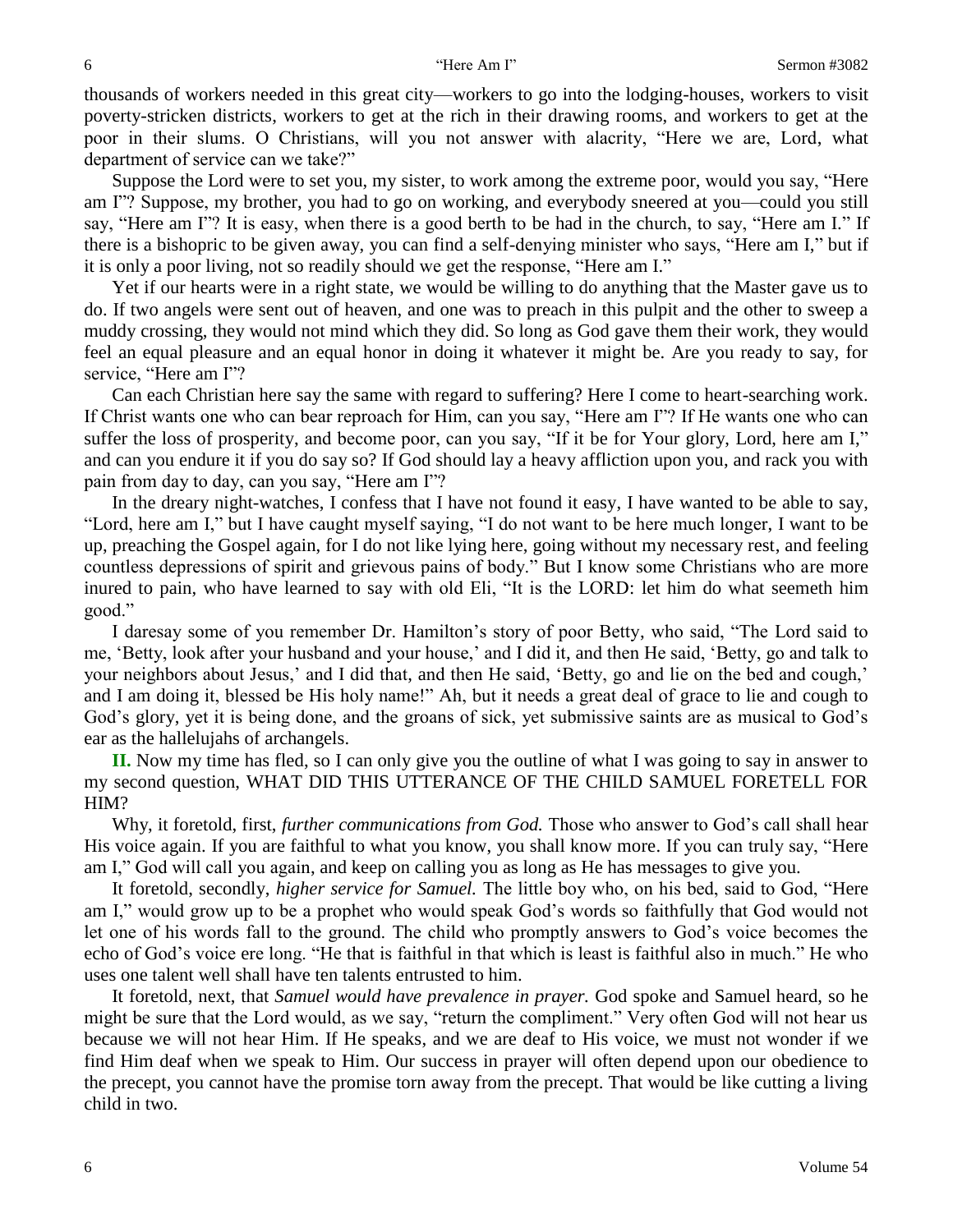And lastly, I am sure that this reply of Samuel's foretold that *he would have happier calls afterwards.* He who was called to hear a servile or menial message in the dead of night, and yet said, "Here am I," should afterwards be called to lead the Lord's chosen people, to speak powerfully to them in JEHOVAH'S name, and to anoint Saul to reign over them when they clamored for a king.

O, dear brother or sister in Christ, the Lord Jesus has called and you have answered, "Here am I." He has called for you to suffer and you have said, "Here am I." He has called you, my sister, to give up your husband and your children, and you have yielded to His will, and answered, "Here am I," so let me tell you what He will do by and by. When the pitcher is broken at the fountain, and the wheel is broken at the cistern, He will say to you, "Rise up, my love, my fair one, and come away," and that message will be so welcome to you that you will gladly answer, "Lord, here am I."

Have I not seen many Christians, propped up in their beds with their pillows, speaking joyously to all around, and telling them that the chariot had come to bear them to their Beloved? Have I not seen them step into that chariot, to be borne away to dwell at God's right hand forever? That was their way of saying to the Lord, "Here am I."

Their bodies slumber in the dust, as yours and mine shall do before long unless the Lord shall first come, and one of these days, when we are lying beneath the sod, and the daisies are blooming above us, there will come the sound of the archangel's trumpet, but the Lord's voice will be in it, and He will call, "Samuel! Samuel!" and you will recognize His voice, and know your own name, and you will answer, "Here am I," and your very dust shall rise again to be re-animated in a nobler image, and made like unto your Lord.

Then will come the judgment, and the great white throne shall be set, and the books shall be opened, and the King will say to those upon His right hand, "Come, ye blessed of my Father, inherit the kingdom prepared for you from the foundation of the world." What a joy it will be to each one of His saints then to answer, "Here am I, Lord, by Your sovereign grace, at Your right hand, numbered amongst Your sheep, and welcomed with them to glory everlasting!"

Perhaps some of you think that only a great and eminent saint will be able, in that day, to answer, "Here am I," but I can tell you one name that will be read out then—"Mrs. Much-afraid," and she will answer, "Here am I." There will be something strange in her voice, for she never used to speak like that when she was down here, but now she speaks up as boldly as Paul himself does, "Here am I, Lord!"

And Ready-to-halt, without his crutches, will answer as bravely as any of the apostles, and poor members of the church, who were not much noticed on earth, will each one answer, "Here am I," and that feeble one who was always doubting, trembling, fearing, fretting, and worrying, and yet for all that did somehow rest in the Lord, will answer, "Here am I," I think the music of heaven would lose it sweetest note if there were not many a little one there to answer, "Here am I."

If, on Christmas night, when you were gathered around the blazing fire, and the big log was burning on the hearth, and you were ready to sing for joy, somebody were to ask, "Where is the baby?" There would be but one answer, "What, is she not here?" Mother does not know where she is, does not father know? No, he thought the little one was all right, but do not her brothers and sisters know where the little one is?

Suppose someone should say, "Don't worry yourselves about her, you be merry among yourselves." But mother cannot be merry without her baby, and father cannot rest, and brothers and sisters cannot rejoice as long as the little one is not there to share their joy, and I can tell you that God Himself, and Christ Himself, and the Holy Spirit Himself, and the holy angels, and all the host of the redeemed could not be happy in heaven if one dear child of God, who had trusted in Jesus, should be missing at the last great day.

They would stop the angelic harps to find that lost one, and empty out heaven, and send every angel and every saint out as a scout to find this poor little lost one that cannot be lost. If you are trusting in Jesus, answer to your name now, and say to Christ, "Lord, Here am I," and then you will be able to say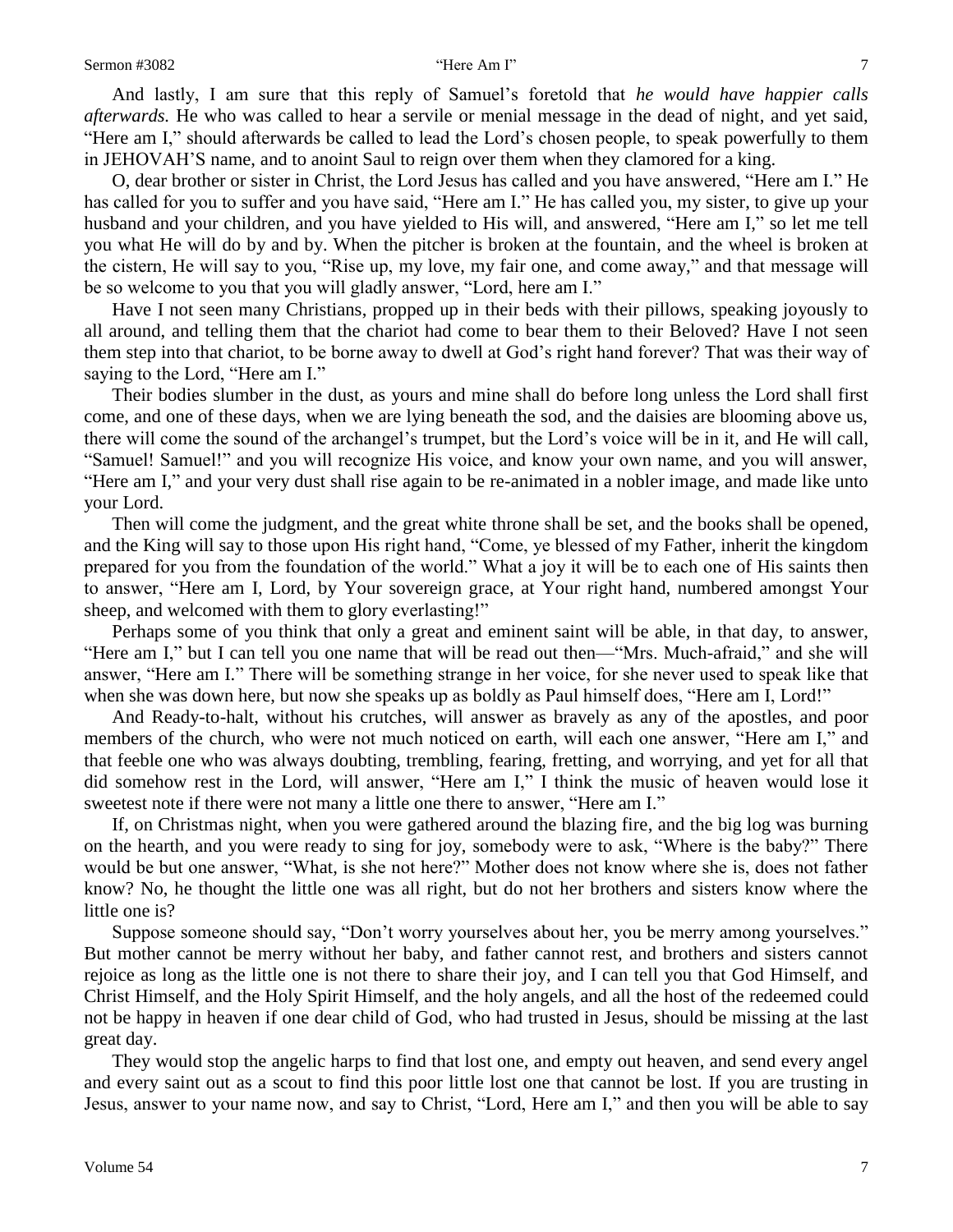to Him, before the throne, "Here am I, Lord, and here will I adore Thee forever and forever." God bless you, for Christ's sake! Amen.

### **EXPOSITION BY C. H. SPURGEON**

### *1 SAMUEL 2:12-36 AND 3:1-18*

### **1 Samuel Chapter 2. Verse 12.** *Now the sons of Eli were sons of Belial; they knew not the LORD.*

What a very dreadful thing it was that these sons of a man of God, the sons of God's high priest, were not themselves sons of God, but sons of Belial, foul-hearted, foul-mouthed, foul-living men, who knew not the very God at whose altar they served, and in whose house they lived.

**13-14.** *And the priest's custom with the people was, that, when any man offered sacrifice, the priest's servant came, while the flesh was in seething, with a fleshhook of three teeth in his hand; and he struck it into the pan, or kettle, or caldron, or pot; and all that the fleshhook brought up the priest took for himself. So they did in Shiloh unto all the Israelites that came thither.*

God had appointed a proper portion for His priests, so that they who ministered at the altar might live of the altar. But these wicked men were not content with the divine allowance, so they robbed the altars of God, and show such greed as to make the appointed sacrifices to be obnoxious to the people.

**15-16.** *Also before they burnt the fat, the priest's servant came, and said to the man that sacrificed, Give flesh to roast for the priest; for he will not have sodden flesh of thee, but raw. And if any man said unto him, Let them not fail to burn the fat presently, and then take as much as thy soul desireth; then he would answer him, Nay; but thou shalt give it me now: and if not, I will take it by force.*

It is a terrible thing when God's servants are domineering and oppressive towards the people of God. They who should be the gentlest of all, and the most self-denying of all, must not talk as this priest's servant did, and he no doubt talked as the young men whom he served bade him talk.

**17.** *Wherefore the sin of the young men was very great before the LORD: for men abhorred the offering of the LORD.*

It is horrible when those who should make God great among men cause His service to be despised and abhorred. When those who should be the friends and servants of God act like His enemies, it is indeed terrible.

**18-24.** *But Samuel ministered before the LORD, being a child, girded with a linen ephod. Moreover his mother made him a little coat, and brought it to him from year to year, when she came up with her husband to offer the yearly sacrifice.* 

*And Eli blessed Elkanah and his wife, and said, The LORD give thee seed of this woman for the loan which is lent to the LORD. And they went unto their own home. And the LORD visited Hannah, so that she conceived, and bare three sons and two daughters. And the child Samuel grew before the LORD.* 

*Now Eli was very old, and heard all that his sons did unto all Israel; and how they lay with the women that assembled at the door of the tabernacle of the congregation. And he said unto them, Why do ye do such things? for I hear of your evil dealings by all this people. Nay, my sons; for it is no good report that I hear: ye make the LORD'S people to transgress.*

That is all that the godly old man said to his wicked sons. He was far too gentle in his way of reproving them. He was evidently afraid of his own sons—not the only man who has been in the same predicament.

**25.** *If one man sin against another, the judge shall judge him: but if a man sin against the LORD, who shall intreat for him? Notwithstanding they hearkened not unto the voice of their father, because the LORD would slay them.*

They had gone so far in vice and sin that the Lord did not mean to forgive them. They had transgressed so foully that He would permit them to go on in sin until they perished in it.

**26-30.** *And the child Samuel grew on, and was in favor both with the LORD, and also with men.*